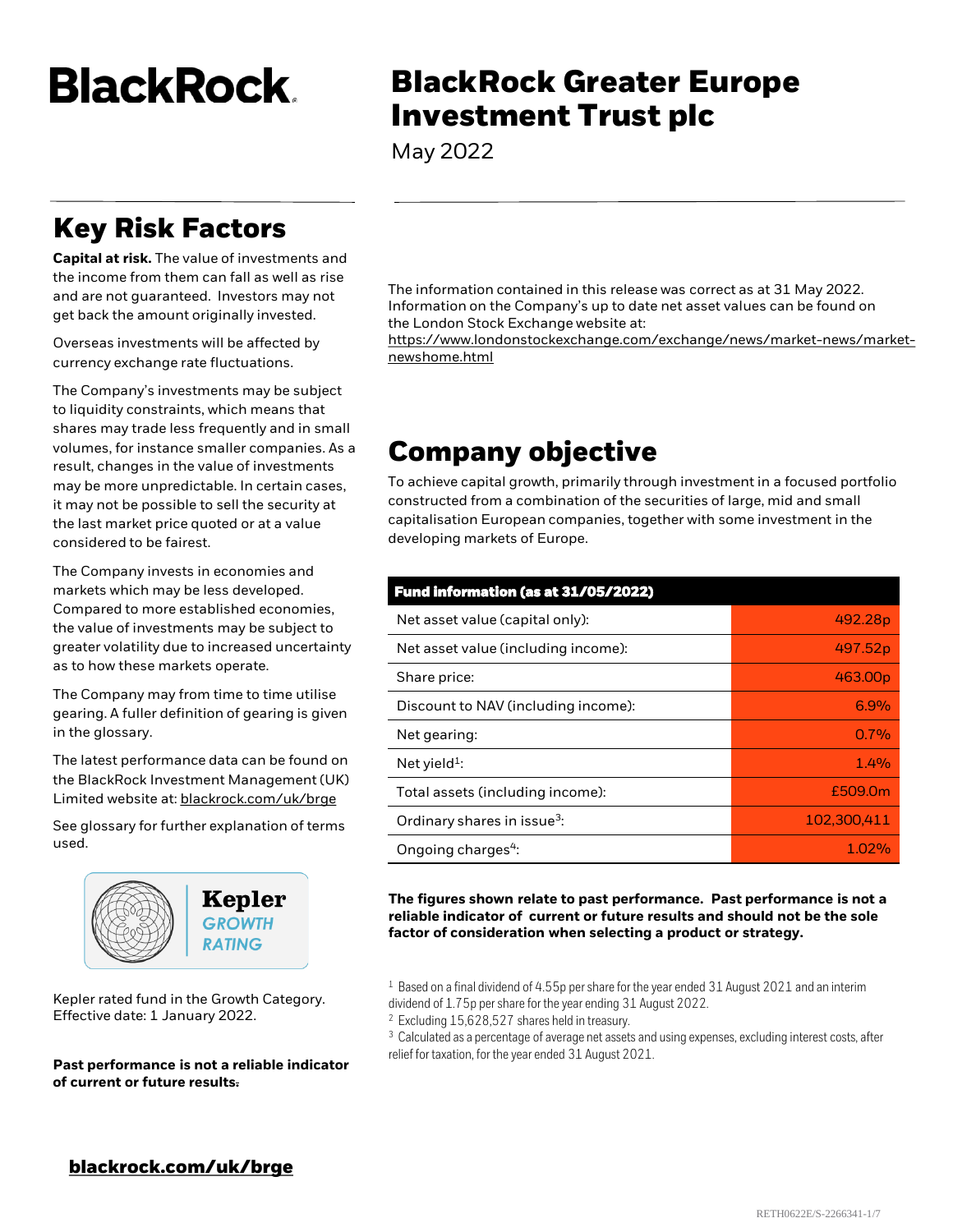### **Annual performance to the last quarter end (as at 31 March 2022)**

|                              | 31/03/21<br>31/03/22<br>$\frac{0}{0}$ | 31/03/20<br>31/03/21<br>$\frac{9}{6}$ | 31/03/19<br>31/03/20<br>$\frac{0}{0}$ | 31/03/18<br>31/03/19<br>$\frac{0}{0}$ | 31/03/17<br>31/03/18<br>$\frac{0}{0}$ |
|------------------------------|---------------------------------------|---------------------------------------|---------------------------------------|---------------------------------------|---------------------------------------|
| Net asset value              | 3.6                                   | 54.7                                  | $-0.3$                                | 9.1                                   | 9.7                                   |
| Share price                  | 4.7                                   | 70.0                                  | $-4.9$                                | 9.4                                   | 8.9                                   |
| Reference Index <sup>1</sup> | 6.5                                   | 34.9                                  | -8.0                                  | 2.6                                   | 4.3                                   |

<sup>1</sup> The Company's reference index is the FTSE World Europe ex UK Index

Performance statistics sources: BlackRock and Datastream

The latest performance data can be found on our website: [www.blackrock.com/uk/brge](https://www.blackrock.com/uk/individual/products/investment-trusts/our-range/blackrock-greater-europe-investment-trust/trust-information)

#### **Cumulative performance (as at 31/05/22)**

| <b>Sterling</b>              | $1M\%$ | 3M%     | 1Y%     | 3Y%  | Launch %<br>(20 Sept 04) |
|------------------------------|--------|---------|---------|------|--------------------------|
| Net asset value - undiluted  | $-4.1$ | $-7.5$  | $-15.5$ | 39.8 | 576.2                    |
| Share price                  | $-7.9$ | $-13.6$ | $-23.1$ | 37.2 | 536.2                    |
| Reference Index <sup>1</sup> | 0.2    | 0.5     | $-1.5$  | 27.2 | 338.1                    |

#### The figures shown relate to past performance. Past performance is not a reliable indicator of current or future results and should not be the sole factor of consideration when selecting a product or strategy.

<sup>1</sup> The Company's reference index is the FTSE World Europe ex UK Index

The above Net Asset Value (NAV) performance statistics are based on a NAV including income, with any dividends reinvested on the ex-dividend date, net of ongoing charges and any applicable performance fee.

A fuller definition of ongoing charges (which includes the annual management fee) is given in the glossary. Details of the management fee are given in the key company details section overleaf. The Company does not have a performance fee.

Share price performance figures are calculated on a mid market basis in sterling terms with income reinvested on the ex-dividend date.

The performance of the Company's portfolio, or NAV performance, is not the same as share price performance and shareholders may not realise returns which are the same as NAV performance.

#### **Ten largest investments (as at 31/05/22)**

| <b>Company</b>       | <b>Country of risk</b> | <b>Fund %</b> |
|----------------------|------------------------|---------------|
| Novo Nordisk         | Denmark                | 8.4           |
| ASML                 | Netherlands            | 7.5           |
| LVMH Moët Hennessy   | France                 | 6.0           |
| Lonza Group          | Switzerland            | 5.9           |
| <b>RELX</b>          | United Kingdom         | 5.6           |
| <b>DSV Panalpina</b> | Denmark                | 4.7           |
| Sika                 | Switzerland            | 4.4           |
| <b>Royal Unibrew</b> | Denmark                | 3.8           |
| <b>IMCD</b>          | Netherlands            | 3.1           |
| Hèrmes International | France                 | 2.8           |

Holdings are as at the date shown and do not necessarily represent current or future portfolio holdings. Risk: The specific companies identified and described above do not represent all of the companies purchased or sold, and no assumptions should be made that the companies identified and discussed were or will be profitable.

A full disclosure of portfolio investments for the Company as at 31 March 2022 has been made available on the Company's website at the link given below:

[https://www.blackrock.com/uk/individual/literature/policies/blackrock](https://www.blackrock.com/uk/individual/literature/policies/blackrock-greater-europe-invst-trust-portfolio-disclosure.pdf)greater-europe-invst-trust-portfolio-disclosure.pdf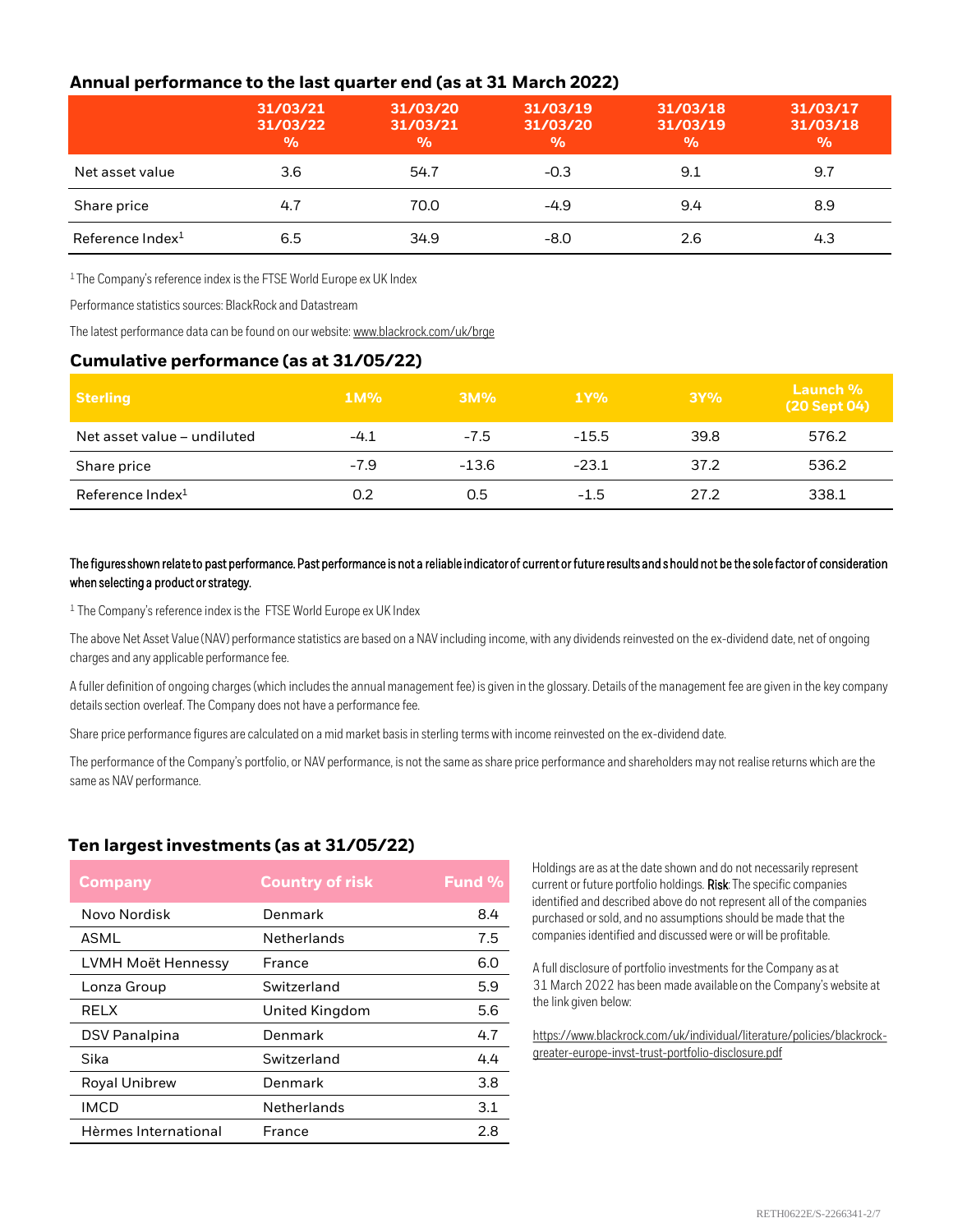#### **Comments from the portfolio managers**

Please note that the commentary below includes historic information in respect of performance data in respect of portfolio investments, index performance data and the Company's NAV performance.

#### **The figures shown relate to past performance. Past performance is not a reliable indicator of current or future results.**

During the month, the Company's NAV fell by 4.1% and the share price by 7.9%. For reference, the FTSE World Europe ex UK Index returned 0.2% during the period.

European ex UK equity markets continued to experience volatility during May. Assets associated with the value style outperformed growth assets as markets tried to factor in the impact higher rates might have on economic growth.

As most market commentators worry about an economic slowdown, we see a very narrow market with defensives and commodities performing well, whilst most other sectors struggled. During May, energy, telecommunications and financials led the market while consumer sectors, health care and industrials were down in absolute terms. On the positive side, consumer and corporate balance sheets remain healthy and the Q1 corporate earnings season has shown the majority of companies in our portfolio continue to post robust results with a confident outlook for at least the immediate future. Industries that are experiencing accelerated demand as a result of the current crisis include spending on energy efficiency, renewables, infrastructure and defence.

We continue to be in an environment where shares are being derated in anticipation of earnings downgrades. While we are not seeing downgrades materialising for the majority of companies in the portfolio right now, we have to acknowledge that the level of uncertainty in markets remains elevated, as we are far from getting to the end of this period of heightened inflation and potential economic slowdown. We tend to believe that in periods of slower growth, companies exposed to structural growth end markets, whose earnings may slow but not go negative, should ultimately be able to outperform cyclical areas of the market. These are the types of companies held in the portfolio. Overall, we retain our core exposure to companies with predictable business models, higher than average returns on capital, strong cash flow conversions and opportunities to reinvest that cash flow into future growth projects at high incremental returns.

The Company underperformed its reference index during the month with both sector allocation and stock selection being negative. In sector terms, the Company's lower allocation to energy was negative for

performance as the sector was the standout market leader in May. Given our preference towards owning quality businesses with high levels of cash flow visibility, resilience and pricing power, we have been underweight the sector and typically took exposure to energy only selectively in our Developing European assets. In our view, companies operating in the space are often reliant on unpredictable underlying commodity prices, tend to have a poor track record of capital allocation and can be challenged by the disruption from carbon transition and the need to reinvest in lower returning renewables projects.

The higher exposure to industrials and technology also detracted, as higher multiple stocks were once again sold. A negative impact from the portfolio's overweight to health care was more than offset by accurate stock selection.

The industrials sector was the largest detractor to relative returns during May. Whilst the stocks we own within the sector are unique in their set up and often unrelated to each other, most of them suffered from being higher multiple stocks. Sika, Kingspan and IMCD were amongst the largest detractors. Whilst we do not believe there are any issues from a fundamental perspective with these companies, and in fact many of these have reported strong earnings results in recent months, we acknowledge the risk of a continued derating of higher quality stocks on the back of concerns over an economic slowdown and hedge funds cutting exposures.

The Company's position in Novo Nordisk weighed on portfolio returns. There was one piece of newsflow concerning pricing of a competitor drug, which was largely in line with our expectations. Operationally, the company is progressing very well having positively prereleased Q1 results and raised guidance in April. We continue to see this as a best in class, value creating and resilient business. The portfolio also suffered by not owning TotalEnergies – a large index constituent in the energy sector.

On a positive note, the share price pressure on Straumann abated this month – aiding relative returns. The company announced a small acquisition which will expand their clear aligners footprint in select European markets and the CEO confirmed that they are not seeing any evidence of consumer weakness. Aside from these points, the company also released a very strong update at the end of April. While the market ignored the update on the day, shares eventually moved higher over the course of May. There had been some concern around the more discretionary nature of their dental aligners business in light of consumers pressured by inflation. However, overall sales grew by 27.2%, a big beat compared to the consensus estimate of 15.7%.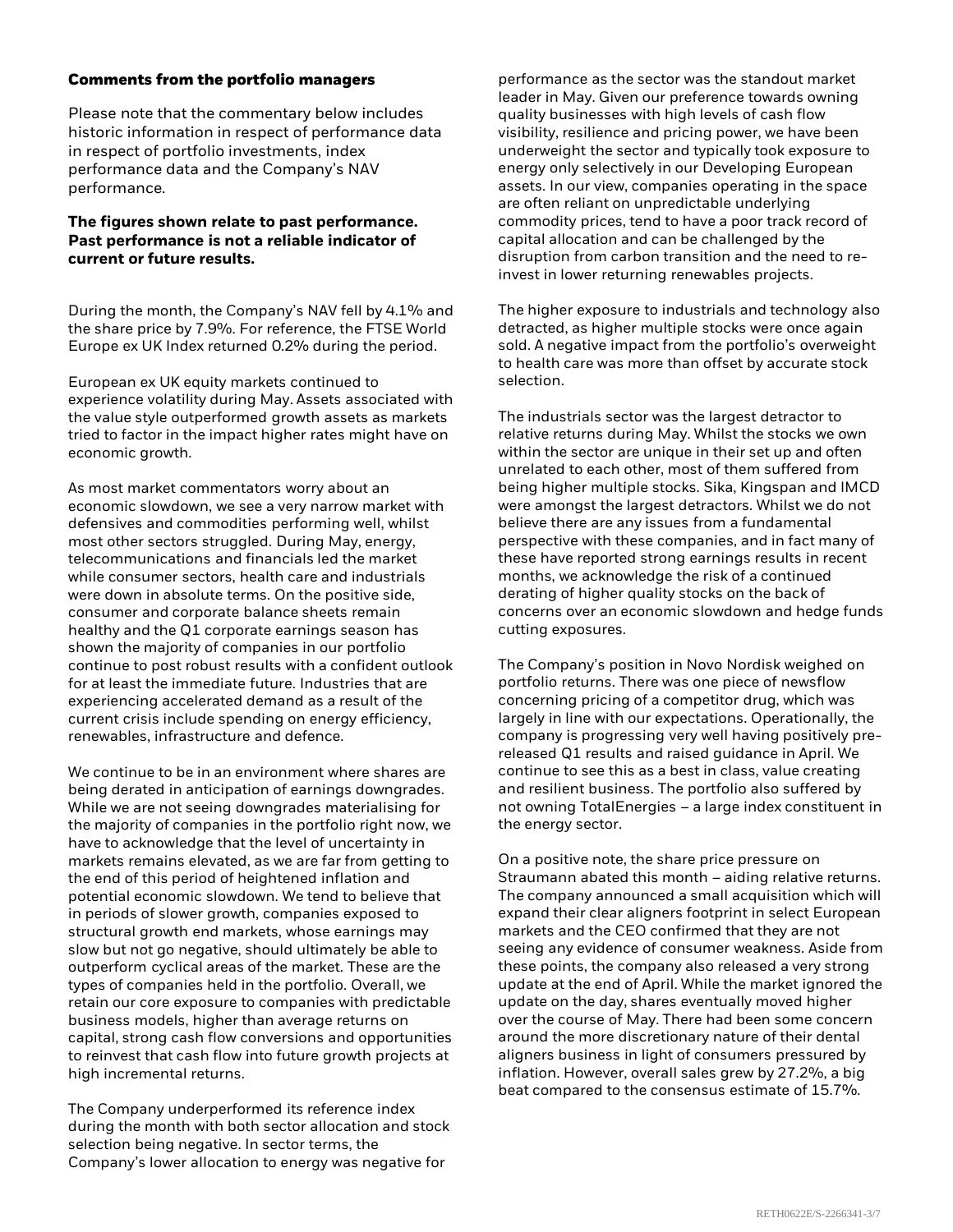#### **Comments from the portfolio managers (continued)**

Lastly, some of the index's large cap defensives sold off during the risk-on bounce later in the month. Not holding Roche, Nestle, L'Oreal and Richemont was positive in this context.

At the end of the period, the Company had a higher allocation than the reference index towards technology, consumer discretionary, industrials and health care. The Company had an underweight allocation to financials, utilities, energy, consumer staples, telecoms, real estate and basic materials.

#### **Outlook**

So far 2022 has been challenging, with concerns over the economic implications of the Russia invasion of Ukraine, rising interest rates and continued supply chain disruptions weighing on equity returns.

While we believe the environment remains supportive for corporate profits overall, there is potential for a slowdown as growth begins to normalise during the latter half of the year. Meanwhile the operating environment for companies continues to be complicated by supply chain and labour market disruptions. In addition, we expect some of the strong cyclical tailwinds, and indeed policy support seen in 2021, to fade over the course of 2022. Whilst rate markets and inflation expectations are likely to stay volatile, we do not expect policy in Europe to change significantly.

We continue to stay close to our companies which allows us to understand the environment they are operating in. We expect greater dispersion between sector and stock outcomes and with that a need for greater selectivity. In our view this will favour wellmanaged, well-organised businesses with an element of pricing power and we believe that holding these businesses will benefit our shareholders over the medium to long term.

Unless otherwise stated all data is sourced from BlackRock as at 31 May 2022.

Any opinions or forecasts represent an assessment of the market environment at a specific time and is not intended to be a forecast of future events or a guarantee of future results. This information should not be relied upon by the reader as research, investment advice or a recommendation.

**Risk**: Reference to the names of each company in this communication is merely for explaining the investment strategy, and should not be construed as investment advice or investment recommendation of those companies.



Effective date: 16 November 2021



Effective date: 18 November 2021

**Past performance is not a reliable indicator of current or future results.**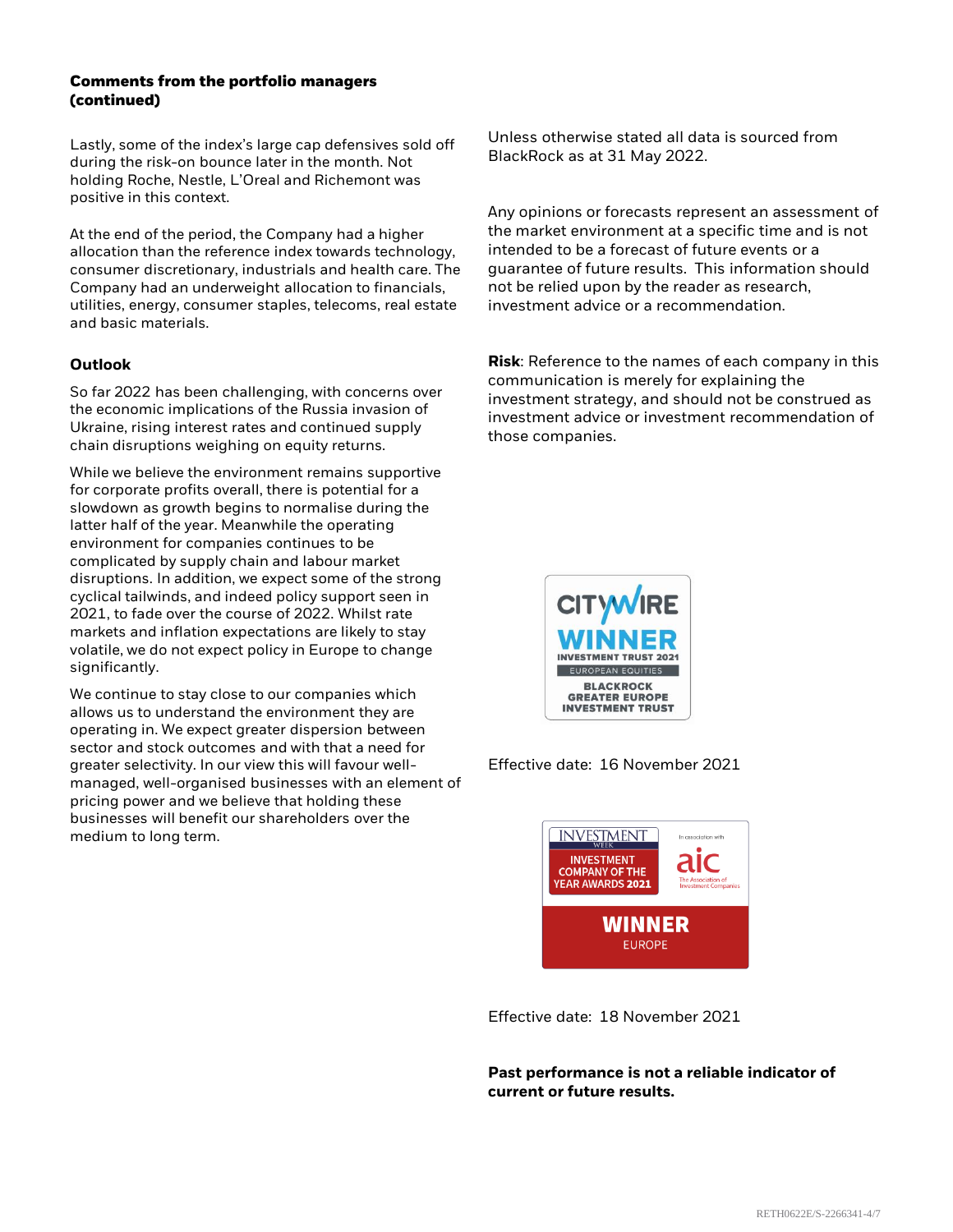| <b>Country allocations (as at</b><br>31/05/22) | % of total<br>assets |
|------------------------------------------------|----------------------|
| Switzerland                                    | 19.9                 |
| Denmark                                        | 19.8                 |
| Netherlands                                    | 16.6                 |
| France                                         | 13.8                 |
| Sweden                                         | 7.0                  |
| United Kingdom                                 | 6.7                  |
| Italy                                          | 5.8                  |
| Belgium                                        | 2.6                  |
| Spain                                          | 2.5                  |
| Greece                                         | 1.8                  |
| Ireland                                        | 1.4                  |
| Germany                                        | 1.2                  |
| Poland                                         | 1.1                  |
| <b>Net Current Liabilities</b>                 | $-0.2$               |
| Total                                          | 100.0                |

| <b>Sector allocations (as at</b><br>31/05/2022) | % of total<br>assets |
|-------------------------------------------------|----------------------|
| Industrials                                     | 22.7                 |
| Health Care                                     | 22.6                 |
| Technology                                      | 17.2                 |
| <b>Consumer Discretionary</b>                   | 16.9                 |
| <b>Financials</b>                               | 11.7                 |
| <b>Consumer Staples</b>                         | 6.0                  |
| <b>Basic Materials</b>                          | 3.1                  |
| Net Current Liabilities                         | $-0.2$               |
| Total                                           | 100.0                |

Allocations are as of date shown and do not necessarily represent current or future portfolio holdings.

## **Key company details**

| <b>Fund characteristics:</b>                                          |           |                   |                                        |  |
|-----------------------------------------------------------------------|-----------|-------------------|----------------------------------------|--|
| Launch date                                                           |           |                   | 20 September 2004                      |  |
| Dealing currency                                                      |           |                   | Sterling                               |  |
| Association of Investment Companies sector (AIC)                      |           |                   | Europe                                 |  |
| Reference index                                                       |           |                   | FTSE World Europe ex UK                |  |
| Traded                                                                |           |                   | London Stock Exchange                  |  |
| <b>Management</b>                                                     |           |                   |                                        |  |
| Alternative Investment Fund Manager (with effect from 2 July<br>2014) |           |                   | <b>BlackRock Fund Managers Limited</b> |  |
| Portfolio managers                                                    |           |                   | Stefan Gries & Sam Vecht               |  |
| Annual management fee*                                                |           |                   | 0.85% of net asset value               |  |
| Included in the ongoing charges ratio<br>$\star$                      |           |                   |                                        |  |
| <b>Financial calendar</b>                                             |           | <b>Fund codes</b> |                                        |  |
| Year end                                                              | 31 August | <b>ISIN</b>       | GB00B01RDH75                           |  |

| Results announced             | April (half yearly) Sedol                |           | B017RDH7 |
|-------------------------------|------------------------------------------|-----------|----------|
|                               | October (final)                          | Bloomberg | BRGE:LN  |
| <b>Annual General Meeting</b> | December                                 | Reuters   | BRGE:L   |
| Dividends paid                | December (final)<br>May (interim) Ticker |           | BRGE/LON |

#### **NMPI status**

The Company currently conducts its affairs so that its securities can be recommended by Independent Financial Advisers to ordinary retail investors in accordance with the Financial Conduct Authority's (FCA) rules in relation to Non-Mainstream Pooled Investments (NMPI) and intends to continue to do so for the foreseeable future. The securities are excluded from the FCA's restrictions which apply to non-mainstream pooled investments because they are shares in an investment trust.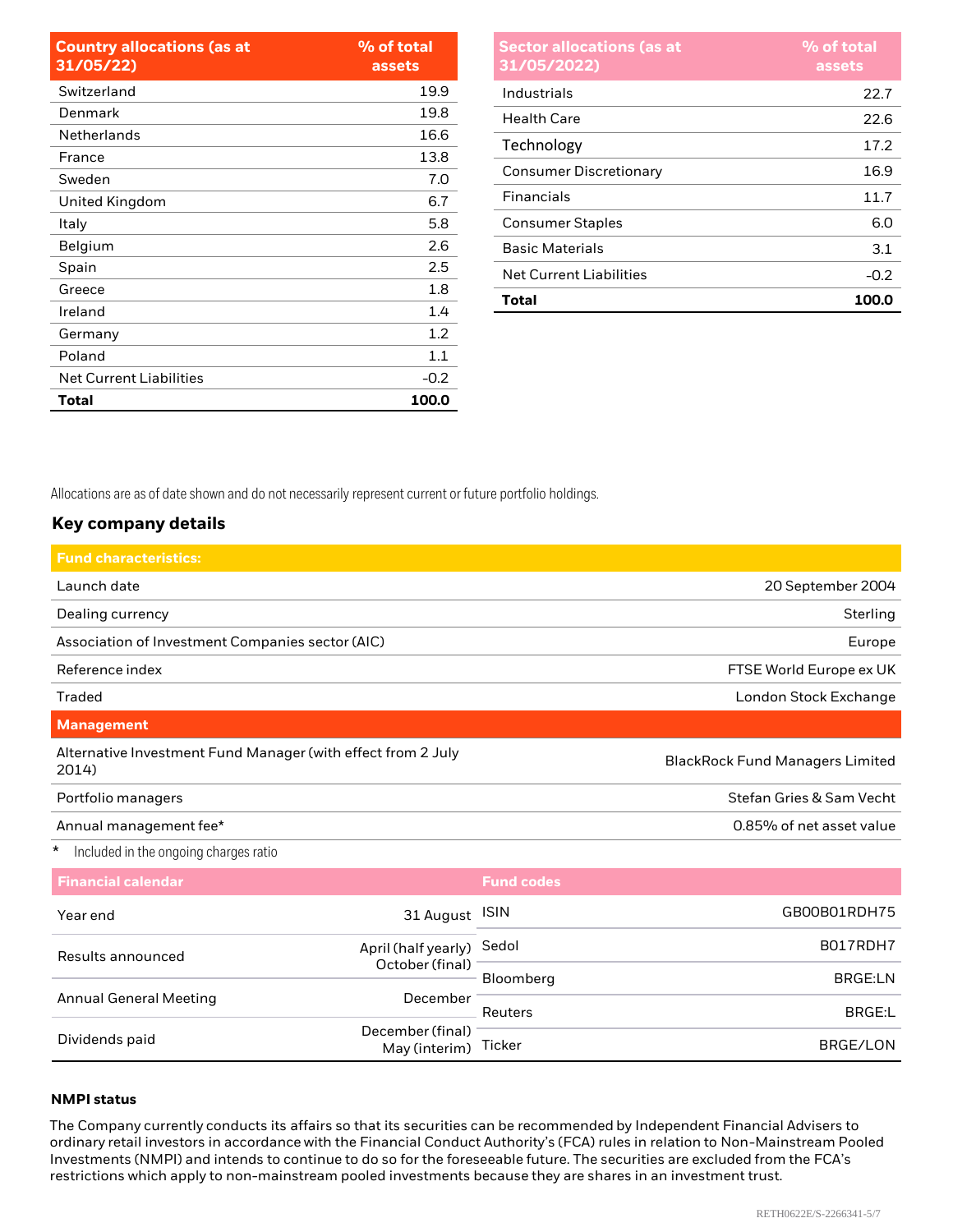### **Glossary Of Terms**

#### **Discount/Premium**

Investment trust shares frequently trade at a discount or premium to NAV. This occurs when the share price is less than (a discount) or more than (a premium) to the NAV. The discount or premium is the difference between the share price (based on mid-market share prices) and the NAV, expressed as a percentage of the NAV.

Discounts and premiums are mainly the consequence of supply and demand for the shares on the stock market.

#### **Gearing**

Investment companies can borrow to purchase additional investments. This is called 'gearing'. It allows investment companies to take advantage of a long-term view on a sector or to take advantage of a favourable situation or a particularly attractive stock without having to sell existing investments.

Gearing works by magnifying the company's performance. If a company 'gears up' and then markets rise and the returns on the investments outstrip the costs of borrowing, the overall returns to investors will be even greater. But if markets fall and the performance of the assets in the portfolio is poor, then losses suffered by the investor will also be magnified.

#### **Treasury shares**

Treasury shares are shares that a company keeps in its own treasury which are not currently issued to the public. These shares do not pay dividends, have no voting rights and are not included in a Company's total issued share capital amount for the purpose of calculating percentage ownership. Treasury stock may have come from a repurchase or buyback from shareholders, or it may have never been issued to the public in the first place. Treasury shares may be reissued from treasury to the public to meet demand for a company's shares in certain circumstances.

#### **Net yield**

The net yield is calculated using total dividends declared in the last 12 months (as at date of this factsheet) as a percentage of month end share price.

#### **NAV (Net Asset Value)**

A company's undiluted NAV is its available shareholders' funds divided by the number of shares in issue (excluding treasury shares), before making any adjustment for any potentially dilutive securities which the Company may have in issue, such as subscription shares, convertible bonds or treasury shares. A diluted NAV is calculated on the assumption that holders of any convertibles have converted, subscription shares have been exercised and treasury shares are re-issued at the mid-market price, to the extent that the NAV per share is higher than the price of each of these shares or securities and that they are 'in the money'. The aim is to ensure that shareholders have a full understanding of the potential impact on the Company's NAV if these instruments had been exercised on a particular date.

#### **Ongoing charges ratio**

Ongoing charges (%) =

Annualised ongoing charges Average undiluted net asset value in the period

Ongoing charges are those expenses of a type which are likely to recur in the foreseeable future, whether charged to capital or revenue, and which relate to the operation of the investment company as a collective fund, excluding the costs of acquisition/disposal of investments, financing charges and gains/losses arising on investments. Ongoing charges are based on costs incurred in the year as being the best estimate of future costs and include the annual management fee.

### **Want to know more?**

blackrock.com/uk/brge | Tel: 0207 743 3000 | [cosec@blackrock.com](mailto:cosec@blackrock.com?subject=Investment%20Trust%20Inquiry%20Website)

## BlackRock.